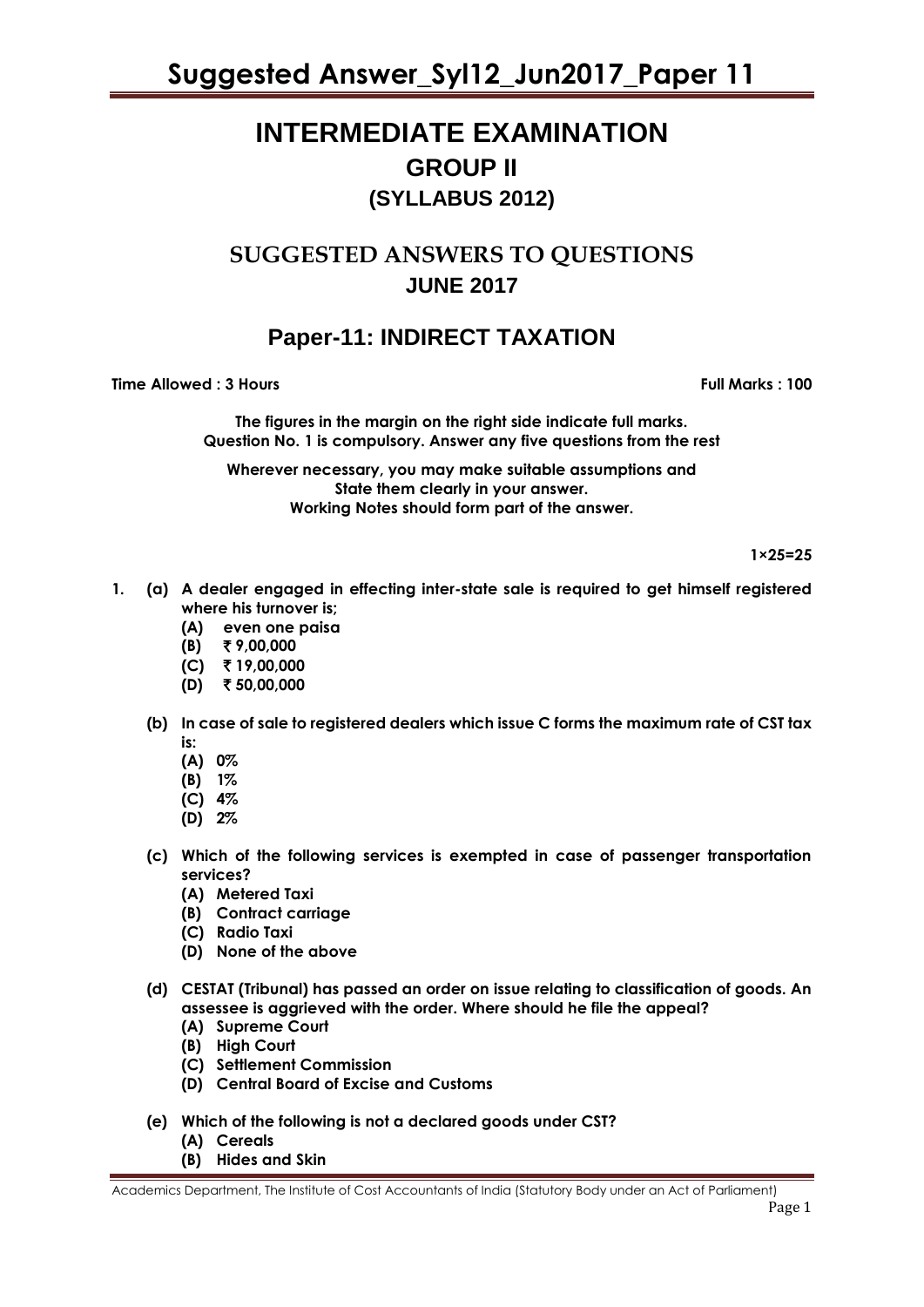- **(C) Cotton Yarn**
- **(D) Cigarettes**
- **(f) An Architect raised bill on customer of** ` **10,00,000. The customer deducted TDS (of income tax) of** ` **1,00,000 and issued cheques of** ` **9,00,000. The Architect is liable to pay Service tax on**
	- **(A)** ` **10,00,000**
	- **(B)** `**1,00,000**
	- **(C)** `**9,00,000**
	- **(D) He is exempt from service tax**
- **(g) An importer imported some goods @ 4,10,000 on CIF. Following Euro rates on the date of presentation of BOE (Bill of Entry) is given. What is the exchange rate for customs valuation?**
	- **(A) Inter Bank closing Rate** `**63.50 per Euro**
	- **(B) RBI rate 1 Euro =** ` **63.75**
	- **(C) Exchange rate notified by CBEC - 1 Euro =** `**64.05**
	- **(D) Rate at which bank has ready payment from importer 1 Euro =** ` **64.20**
- **(h) State the form in which a service provider is required to file return. What is the periodicity of filing return?**
- **(i) A provider of works contract service has charged service tax as well as VAT in his invoice. While calculating service tax payable, should he include or exclude VAT amount?**
- **(j) State true or false:**

**Excise duty is payable if goods are manufactured in Kashmir.**

**(k) Fill up the blank:**

**Review by the Government relating to levy of \_\_\_\_\_\_\_\_\_\_ duty is called New Shipping Review.**

**(l) Fill up the blank:**

**Duty drawback rate shall not exceed \_\_\_\_\_\_\_\_\_\_\_\_\_per cent of market price of export goods.**

- **(m) A company had hired a taxi for purpose of its marketing activities. The taxi operator has charged service tax in his invoice. Can the company avail its Cenvat credit?**
- **(n) What is the period for which Advance Pricing Agreement can be executed?**
- **(o) In VAT, exports are zero rated and not exempt. State true or false.**
- **(p) If goods can be classified under two different headings and both headings are equally applicable—**
	- **(A) Heading which appears earlier in tariff prevails.**
	- **(B) Heading which appears later in tariff prevails.**
	- **(C) The assessee can decide which heading to choose.**
	- **(D) The heading where rate of duty is maximum will apply.**
- **(q) In case of variation between arm's length price and actual price, the actual price can be accepted in case of whole trading if variation is less than specified percentage. What is that percentage?**
- **(r) An Export Oriented Unit (EOU) can be set up anywhere in India. State true or false.**
- **(s) What is the normal period for which EPCG authorisation will be issued?**
- **(t) What is IEC under Foreign Trade Policy?**

Academics Department, The Institute of Cost Accountants of India (Statutory Body under an Act of Parliament)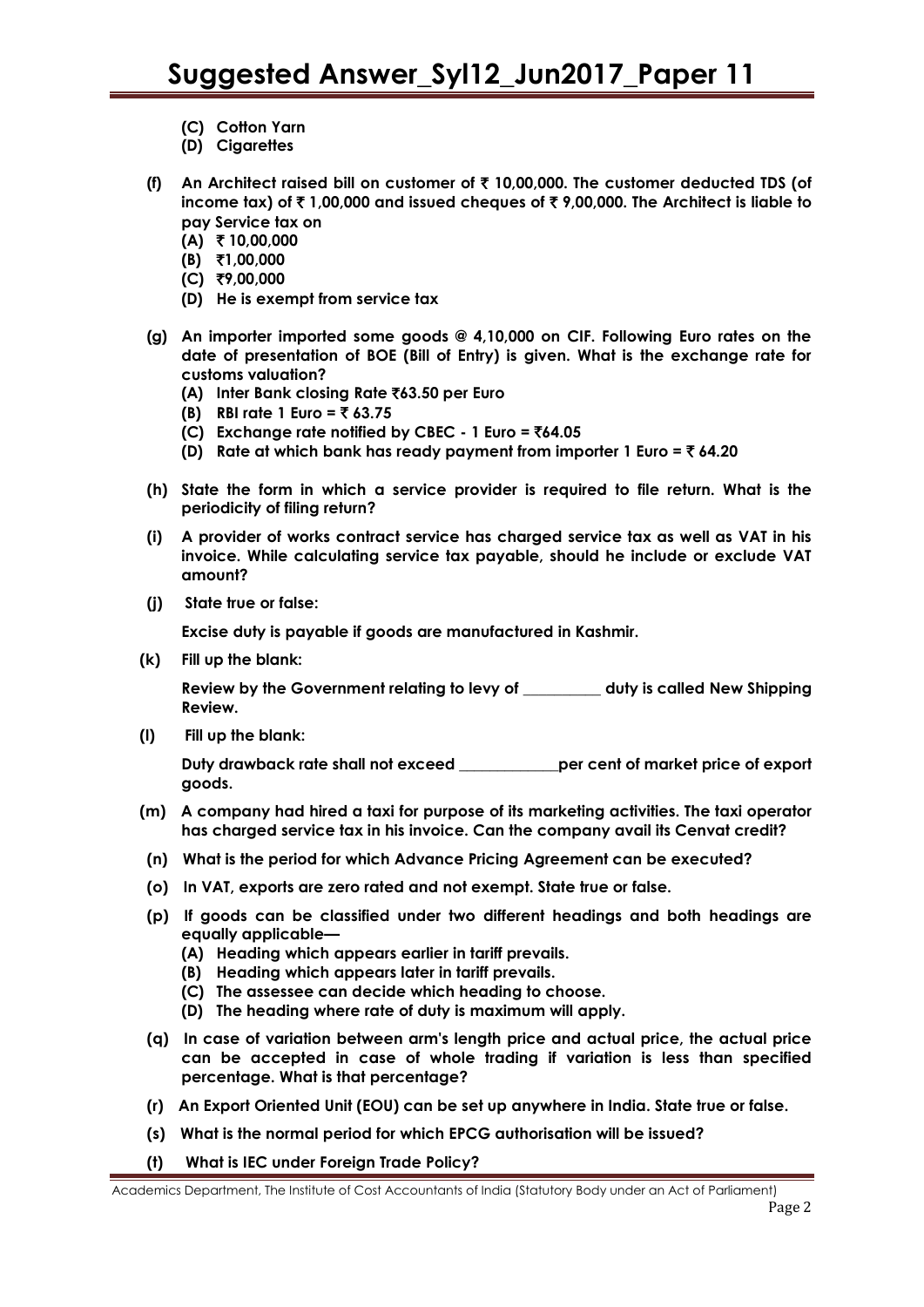- **(u) An SEZ unit intends to avail services from a service provider. The service provider can provide service without levying service tax if the SEZ unit issues a certificate in prescribed form. What is that form?**
- **(v) Automobile components are covered under MRP Valuation provisions. A manufacturer Delta Ltd. is supplying automobile components to Tata Motors which bare to be used in manufacture of trucks. Department is insisting that Delta Ltd. should pay excise duty on basis of MRP. Advise Delta Ltd.**
- **(w) An Export Oriented Undertaking (EOU) intends to procure some goods from a manufacturer in India without payment of excise duty. Which certificate he is required to issue to Indian manufacturer?**
- **(x) A contractor is providing works contract service of construction of public road. A subcontractor is providing service to main contractor. Can the sub-contractor claim exemption from service tax?**
- **(y) What is the rate at which service tax is payable on Bank on its interest income?**

#### **Answer: 1**

- (a) (A) even one paisa
- (b) (D) 2%
- (c) (A) Metered taxi
- (d) (A) Supreme Court
- (e) (D) Cigarettes
- $(f)$  (A) ₹10,00,000
- (g) (C) Exchange rate Notified by CBEC 1 Euro =  $\bar{z}64.05$
- (h) A service provider is required to file return in form ST-3 on half yearly basis within 25 days from the end of half – year.
- (i) He should exclude Vat amount
- (j) True
- (k) Anti dumping duty
- (l) 33%
- (m) No. Not eligible
- (n) Five years
- (o) True
- (p) (B) Heading which appears later in tariff prevails.
- (q) 1%
- (r) Yes
- (s) 18 months
- (t) Import Export code Number
- (u) Form A-2
- (v) MRP valuation provisions are not applicable if goods in bulk are supplied to industrial consumers. Hence, Delta Ltd. is not required to pay excise duty on basis of MRP.
- (w) The EOU unit is required to issue CT-3 certificate to Indian manufacturer.
- (x) If main works contract is exempt, sub-contractor providing works contract service to main contractor will be exempt from service tax.
- (y) The interest income is exempt from service tax.
- **2. (a) Sanjay & Co furnish the following expenditure incurred by them and want you to find the assessable value for the purpose of paying excise duty on captive consumption. Determine the cost of production in terms of Rule 8 of the Central Excise Valuation (Determination of Price of Excisable Goods) Rules 2000 and as per CAS-4 (Cost Accounting Standard)**

| $\bullet$<br><b>D</b> $-$<br>.<br>כוטוי: |  |
|------------------------------------------|--|
|                                          |  |

Academics Department, The Institute of Cost Accountants of India (Statutory Body under an Act of Parliament) Page 3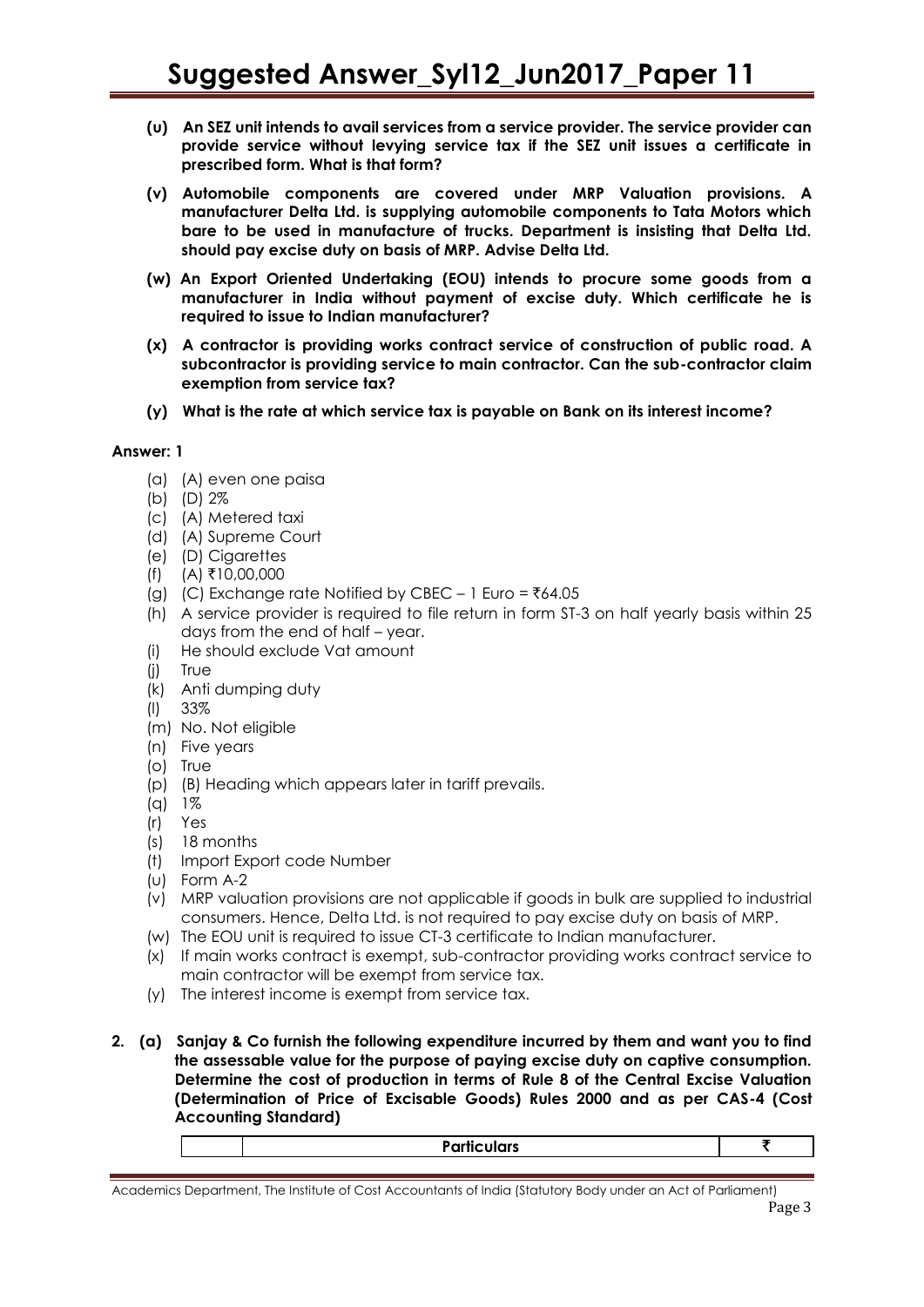|        | Direct material cost per unit inclusive of excise duty @ 12.5% | 9,200 |
|--------|----------------------------------------------------------------|-------|
| (ii)   | <b>Direct wages</b>                                            | 4,200 |
| (iii)  | Other direct expenses                                          | 720   |
| (iv)   | Indirect materials                                             | 125   |
| V)     | <b>Factory overheads</b>                                       | 1,400 |
| (vi)   | Administrative overhead (25% relating to production capacity)  | 275   |
| (vii)  | Selling and distribution expense                               | 475   |
| (viii) | <b>Quality control</b>                                         | 124   |
| (ix)   | Sale of scrap realized                                         | 45    |
| (x)    | Actual profit margin                                           | 20%   |
|        |                                                                |       |

- **(b) A small scale manufacturer had achieved sales of** `**124 crores in 2015-16. Turnover achieved during 2016-17 was** `**1.72 crores. Normal duty payable on the product is 12.5%. Find the total excise duty paid by the manufacturer during 2016-17 if,**
	- **(i) The unit has availed Cenvat Credit**
	- **(ii) The unit has not availed Cenvat Credit**
	- **(Note: The turnover is without taxes and duties) 5**
		-
- **(c) Explain whether the following items can be included in/excluded from the transaction value under Section 4 of the Central Excise Act, 1944 5**
	- **(i) Collection expenses incurred in respect of empty bottles for filling aerated waters from the premises of buyers to the manufacturers.**
	- **(ii) Delivery and collection charges of gas cylinders and collection of empty cylinders.**
	- **(iii) Notional Interest accruing on deposits for sale/return of gas cylinders as well as rentals.**
	- **(iv) Cash discount known at the time of clearance of goods and availed by the customer.**
	- **(v) Value of system software loaded in laptop before removal from factory.**

#### **Answer: 2**

(a) Cost of production is required to be computed as per CAS-4. Material cost is required to be exclusive of Cenvat credit available.

|    | <b>Particulars</b>                                                          | ₹         |
|----|-----------------------------------------------------------------------------|-----------|
| 1. | Material consumed (net of Excise Duty) [₹ 9,200 - ₹ 1,022.22]               | 8,177.78  |
| 2. | Direct wages                                                                | 4,200.00  |
| 3. | <b>Other Direct Expenses</b>                                                | 720.00    |
| 4. | Works overhead [indirect material (₹ 125) plus factory<br>Overhead (₹ 1400) | 1,525.00  |
| 5. | Quality control cost                                                        | 124.00    |
| 6. | Administrative Overhead (25% relates to production activity)                | 68.75     |
|    | Less: Sale of Scrap                                                         | (45.00)   |
|    | Cost of Production                                                          | 14,770.53 |
|    | Add: 10% profit margin on cost of production ₹14,770.53×10%                 | 1,477.05  |
|    | Assessable value as per Rule 8 of the valuation rules                       | 16,247.58 |

Note: Actual profit margin is not relevant for excise valuation.

## **Answer: 2 (b)**

- (a) If the unit has availed Cenvat Credit, it has to pay full duty on entire turnover. Hence, duty payable is 12.5% of ₹1.72 crores i.e., ₹21.5 lakhs
- (b) The SSI manufacturer has achieved sales of  $\bar{\tau}$  124 crores in 2015-16, which exceeds the limit of ` 400 lakhs to claim SSI exemption benefit. Here, the SSI manufacturer is not at all eligible for SSI exemption. It has to pay full duty and claim Cenvat credit.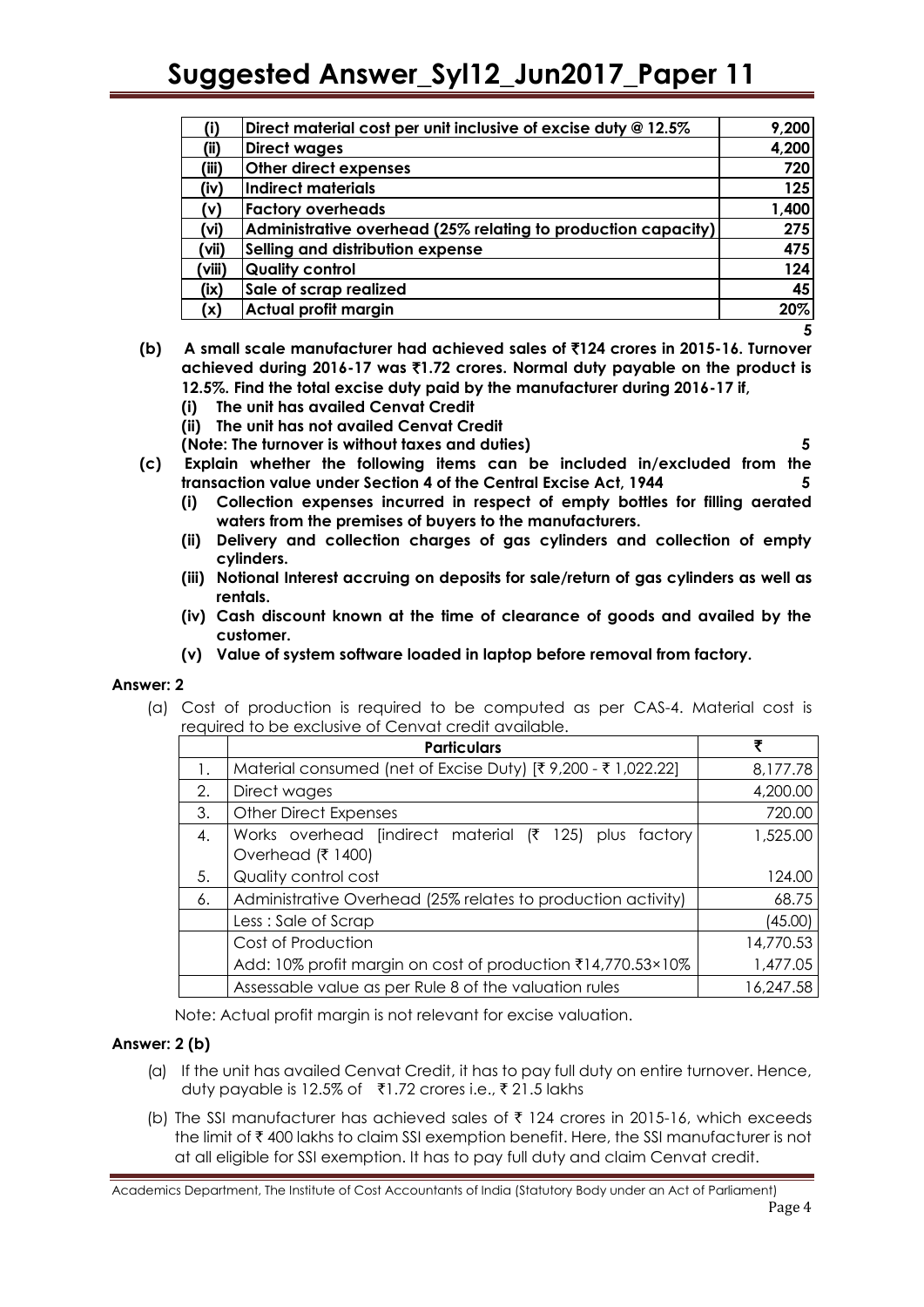## **Answer: 2 (c)**

- (i) Transaction value includes any amount charged in addition to the price of the goods by reason of or in connection with the sale. Since collection expenses are incurred by reason of or in connection with the sale, it would be included in the transaction value.
- (ii) CBEC has vide Circular No. 643/34/2002, dated 1-7-2002 clarified that delivery and collection charges of gas cylinders are by reason of or in connection with the sale of goods and therefore, the same would be included in the transaction value.
- (iii) The interest on advances taken from the customers would not be included in the assessable value, unless the receipt of such advance had no effect of depressing the wholesale price.
- (iv) The transaction value is the price actually paid or payable for the goods. In the given situation, as the case of cash discount has been passed on to the customer, it will be allowed as deduction.
- (v) Valuation of goods is done in the form in which it is cleared. Therefore, computer systems will be valued by including the value of the software loaded on the hard disc.
- **3. (a) Explain salient features of Anti-Dumping Duty? Who determines anti-dumping duty that can be levied? Where appeal can be filed against order notifying anti-dumping duty on a product? 5+1+1=7**
	- **(b) A consignment is imported by air. CIF price is 4000 Euro. Air freight is 1100 Euro and insurance cost is 50 Euro. Exchange rate announced by CBE & C as per customs notification is 1 Euro =** `**88. Basic customs duty payable is 10%. Excise duty on similar goods produced in India is 12.5%. Find value for customs purpose and total customs duty payable. How much Cenvat can be availed by importer, if he is manufacturer? 4+3+1=8**

#### **Answer: 3 (a)**

- (i) Anti dumping duty is leviable u/s 9A of Customs Tariff Act when foreign exporter exports his goods at low prices compared to prices normally prevalent in the exporting country.
- (ii) Dumping is unfair trade practice and the anti-dumping duty is levied to protect Indian manufacturers from unfair competition.
- (iii) Margin of dumping is the difference between normal value (i.e. his sale price in his country) and export price (price at which he is exporting the goods).
- (iv) Price of similar products in India is not relevant to determine 'margin of dumping'.
- (v) 'Injury Margin' means difference between fair selling price of domestic industry and landed cost of imported products. Dumping duty will be lower of dumping margin or injury margin.
- (vi) Benefits accruing to local industry due to availability of cheap foreign inputs are not considered. This is a drawback.
- (vii) CVD is not payable on anti-dumping duty. Education Cess and SAH education Cess is not payable on antidumping duty. In case of imports from WTO countries, anti-dumping duty can be imposed only if it causes material injury to domestic industry in India,
- (viii) Dumping duty is decided by Designated Authority after enquiry and imposed by Central Government by notification. Provisional antidumping duty can be imposed.

Academics Department, The Institute of Cost Accountants of India (Statutory Body under an Act of Parliament)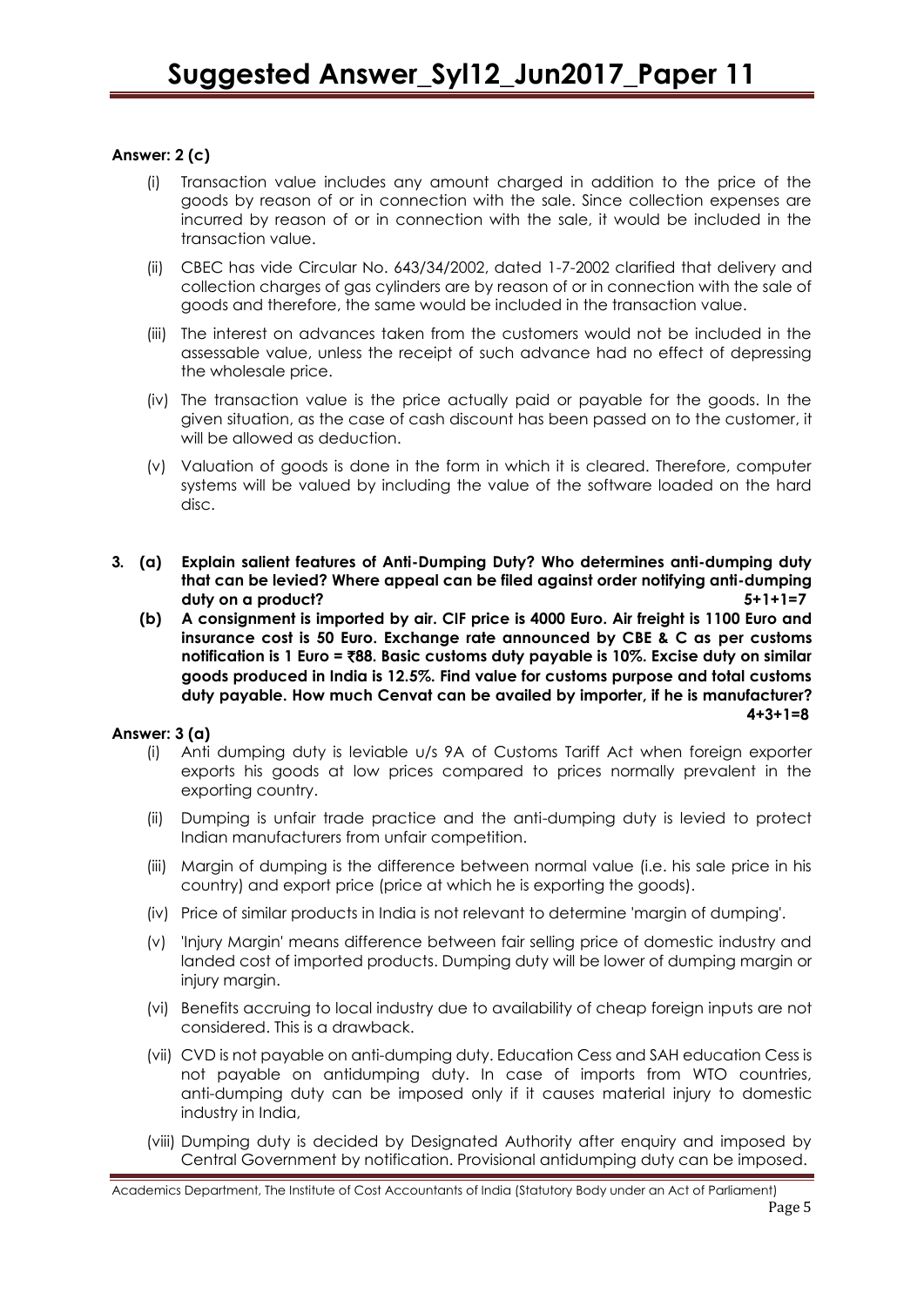(ix) Appeal against antidumping duty can be made to CESTAT.

## **Answer: 3 (b)**

| <b>Particulars</b>                | Value in EURO $(6)$ | <b>Remarks</b>                                          | <b>Workings</b>          |
|-----------------------------------|---------------------|---------------------------------------------------------|--------------------------|
| CIF price                         | 4,000               |                                                         |                          |
| Less: Air freight                 | 1100                |                                                         |                          |
| Less: Insurance                   | 50                  |                                                         |                          |
| FOB price                         | 2,850               |                                                         |                          |
| Add: Air freight                  |                     | 570 Restricted to 20% on EURO 2,850 $\times$ 20%<br>FOB |                          |
| Add: Insurance                    | 50                  |                                                         |                          |
| CIF (corrected value)             | 3,470               |                                                         |                          |
| Add: 1% unloading on CIF<br>value | 34.70               |                                                         | EURO 3,470 × 1%          |
| Assessable Value                  | 3,504.70            |                                                         |                          |
|                                   | Value in ₹          |                                                         |                          |
| Assessable value                  |                     | 3,08,413.60 Relevant exchange<br>rate is ₹88 per EURO   | EURO 3,504.70×88         |
| Add; Basic Customs Duty           |                     | 30,841.36 Relevant rate 10%                             | ₹3,08,413.60 ×<br>10%    |
| Sub-total                         | 3,39,254.96         |                                                         |                          |
| Add: CVD                          |                     | 42,406.87 Relevant rate 12.5%                           | ₹ 3,39,254.96 ×<br>12.5% |
| Sub-total                         | 3,81,661.83         |                                                         |                          |
| Add: 2% Education Cess            | 1,465               |                                                         | ₹73,248 × 2%             |
| Add: 1% SAH Education Cess        | 732                 |                                                         | ₹73,248 × 1%             |
| Sub-total                         | 3,83,859            |                                                         |                          |
| Add: Spl. CVD                     | 15,354              |                                                         | ₹ 3,83,859 × 4%          |
| Total value of imported<br>goods  | 3,99,213            |                                                         |                          |
| <b>Total Customs Duty</b>         | 90,800              |                                                         |                          |

Importer, if he is manufacture can avail the following duties as cenvat credit under Cenvat Credit Rules, 2004 is as follows: CVD =  $\overline{4}42,406.87$  & Spl. CVD =  $\overline{4}15,354$ .

**Note:** Here it is assumed in the answer that Special CVD @4% u/s 3(5) of Customs Tariff Act is payable.

- **4. (a) Explain difference between Pilferage and Loss or destroyed goods for purpose of levy and exemption from customs duty. 5**
	- **(b) Mr. Narayanan, a registered dealer of plant and boiler in the State of Rajasthan, furnishes the under mentioned information:**

|       | <b>Particulars</b>                                                                              | Amount (₹)  |
|-------|-------------------------------------------------------------------------------------------------|-------------|
| (i)   | Total inter-state sales during financial year 2015-16 (CST not<br>shown separately)             | 4,62,50,000 |
| (ii)  | Trade commission for which credit notes have to be issued<br>separately                         | 11,56,250   |
| (iii) | Freight and transportation charges (of this ₹3,00,000 are not<br>charged separately in invoice) | 9,00,000    |
|       | (iv) Insurance premium paid prior to delivery of goods                                          | 1,40,000    |
| (v)   | Installation and commissioning charges levied separately in<br>invoices                         | 1,50,000    |

Academics Department, The Institute of Cost Accountants of India (Statutory Body under an Act of Parliament) Page 6 November 2012 and 2012 and 2012 and 2012 and 2012 and 2012 and 2012 and 2012 and 2012 and 201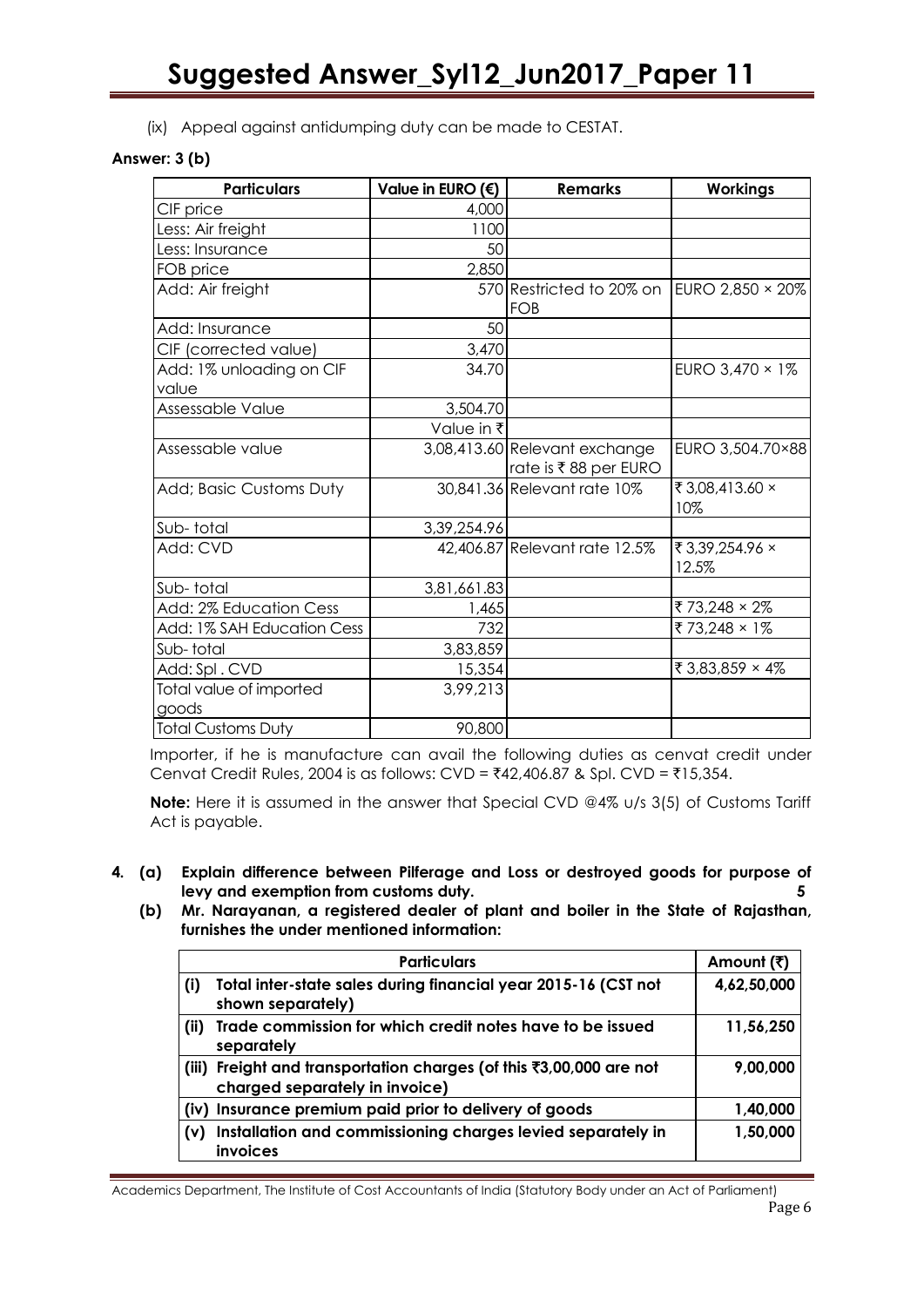**Compute the tax liability under the CST Act, assuming that the buyers have issued C forms for these transactions. 5**

**(c) A manufacturer of machinery in India filed income tax return for AY 2016-17. He declared profit of** ` **74 lakhs. The manufacturer had sold 500 machines to its Associated Enterprise outside India @ 20,000 US dollars per piece. He had also sold similar 700 machines to an unrelated buyer outside India for 22,000 US dollars per machine. Exchange rate is 1 US dollar =** ` **65.00. Rest of his sales were within India. Compute his taxable income. Which method would you recommend in computing the profit? 5**

## **Answer: 4 (a)**

| Pilfered goods u/s 13 of Customs Act                                                                                                                                                                                                                            | Lost or destroyed goods u/s 23 of<br><b>Customs Act</b>                                                                                                                                                                                                                                                       |
|-----------------------------------------------------------------------------------------------------------------------------------------------------------------------------------------------------------------------------------------------------------------|---------------------------------------------------------------------------------------------------------------------------------------------------------------------------------------------------------------------------------------------------------------------------------------------------------------|
| that<br>small<br>Pilferage<br>refers<br>to<br>in<br>quantities                                                                                                                                                                                                  | Lost or destroyed postulates loss or<br>destroyed by whatever reason whether<br>theft, fire, accident etc.                                                                                                                                                                                                    |
| In this case, the importer is not liable to<br>pay duty leviable on such goods.                                                                                                                                                                                 | The duty payable on lost goods is<br>by<br>remitted<br>Assistant/Deputy<br>Commissioner.                                                                                                                                                                                                                      |
| In this case, if the pilfered goods are<br>retrieved duty becomes payable                                                                                                                                                                                       | In this case, restoration is impossible if the<br>goods once destroyed                                                                                                                                                                                                                                        |
| pilferage must have occurred<br>The<br>after the unloading of the goods but<br>before the proper officer has made an<br>clearance<br>for<br>for<br>home<br>order<br>consumption under section<br>47<br><b>or</b><br>deposit on a warehouse under section<br>60. | In this case, the goods must have been<br>lost or destroyed at any time before their<br>clearance for home consumption. Thus,<br>it also covers the cases where the goods<br>are lost after the duty has been paid<br>and order for clearance has been given<br>but before the goods are actually<br>cleared. |
| These provisions do not apply to<br>warehoused goods.                                                                                                                                                                                                           | Section 23(i) is applicable<br>to<br>warehoused goods also.                                                                                                                                                                                                                                                   |
| The importer does not have to prove<br>pilferage, as it is obvious at the time of<br>examination by the proper officer.                                                                                                                                         | In this case, the burden is cast on the<br>importer to satisfy the Assistant / Deputy<br>Commissioner that the imported goods<br>have been lost or destroyed at any time<br>before the physical clearance of the<br>goods for home consumption.                                                               |

## **Answer: 4 (b)**

| Particulars                                                                          | Amount (₹)     |
|--------------------------------------------------------------------------------------|----------------|
| Sales turnover                                                                       | 4,62,50,000    |
| Less: Trade Commission                                                               | 11,56,250      |
| Freight and transportation charges to the extent shown<br>separately in the invoices | 6,00,000       |
| Installation and commissioning charges levied separately<br>in invoice               | 1,50,000       |
| Total Turnover                                                                       | 4,43,43,750    |
| Less: Central Sales Tax (₹ 4,43,43,750 × 2/102)                                      | 8,69,485       |
| Taxable turnover                                                                     | 4, 34, 74, 265 |

## **Answer: 4 (c)**

Academics Department, The Institute of Cost Accountants of India (Statutory Body under an Act of Parliament) Page 7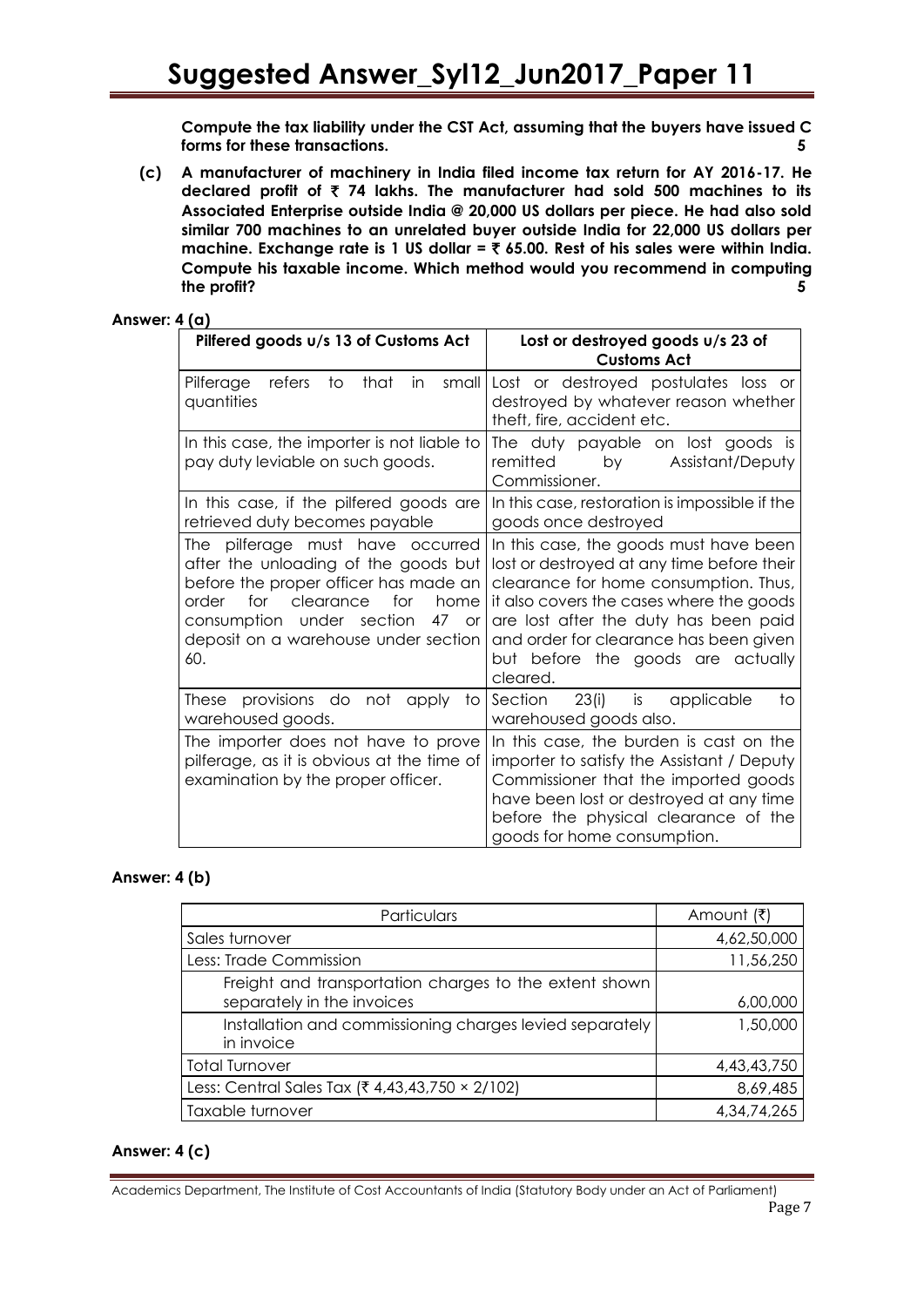The 'Comparable Uncontrolled Price Method' is appropriate. In this method, the price charged in comparable uncontrolled transactions should be considered. Uncontrolled transaction means the transactions between enterprises other than associated enterprises, whether resident or non-resident.

Here, uncontrolled price is USD 22,000. Hence, the difference is to be added in the profit of manufacturer.

The difference =  $2,000 \times 50 \times 65 = ₹ 6,50,00,000$ .

Thus, his profit on which income tax is payable =  $\bar{\tau}$  74 lakhs +  $\bar{\tau}$  650 lakhs =  $\bar{\tau}$  724 lakhs.

- **5. (a) ABC Ltd. of Gujarat made total purchases of input and capital goods for** ` **65,00,000 during the month of January 2017. The following further information are as follows:**
	- **(i) Goods worth** ` **25,00,000 were purchased from Tamil Nadu on which C.S.T. @2% was paid.**
	- **(ii) The purchase made in January 2017 includes goods purchased from un-registered dealers amounting to** ` **18,50,000.**
	- **(iii) It purchased capital goods for** ` **6,50,000 (not eligible for Input Tax Credit) and those eligible for input tax credit for** ` **9,00,000.**

**Sales made in the State of Gujarat for** ` **10,00,000 on which VAT @ 13.50% during the month of January 2017. All purchases are exclusive of tax and VAT on purchases @5%. Calculate net VAT liability.**

 **Note: Credit on capital goods is available in 36 equal monthly installments. 7**

- **(b) State briefly whether the following persons are liable to apply for registration under the Finance Act, 1994 and Service tax (Registration Special Category of Persons) Rules, 2005 and if so from which date. In both cases aggregate value of taxable services was ₹ 6,00,000 upto 31,03,2017.** 
	- **(i) An input service distributor who starts his business with effect from 1st January, 2017.**
	- **(ii) A provider of taxable service under brand name of another person. The brand name is not registered by such another person.**
- **(c) State briefly whether the following service under the Finance Act, 1994 relating to service tax are taxable service. 4**
	- **(i) Service provided by a person having a place of business in Rajasthan to a customer in State of Jammu and Kashmir.**
	- **(ii) Consultancy Service provided from India to a customer out of India.**
	- **(iii) Service provided by tour operator in India to a customer in India for tour to Singapore.**
	- **(iv) Service provided to an Export Oriented Unit.**

#### **Answer: 5 (a)**

| <b>Particulars</b>                                            | (₹)           |
|---------------------------------------------------------------|---------------|
| Total Purchases in the month of January, 2017                 | 65,00,000     |
| Less: Interstate purchases                                    | (25,00,000)   |
| Purchases from unregistered dealer                            | (18, 50, 000) |
| Capital goods for which no ITC                                | (6,50,000)    |
| Total Purchases eligible for input tax credit                 | 15,00 000     |
| Less: Purchases (capital goods) eligible for input tax credit | (9,00,000)    |
| Purchases (other than capital goods) eligible for ITC         | 6,00,000      |
| ITC on capital goods ₹9 lacs $\times$ 5% $\times$ 1/36        | 1,250         |
| ITC on input goods ₹ 6 lacs $\times$ 5%                       | 30,000        |
| <b>Total ITC</b>                                              | 31,250        |

Academics Department, The Institute of Cost Accountants of India (Statutory Body under an Act of Parliament)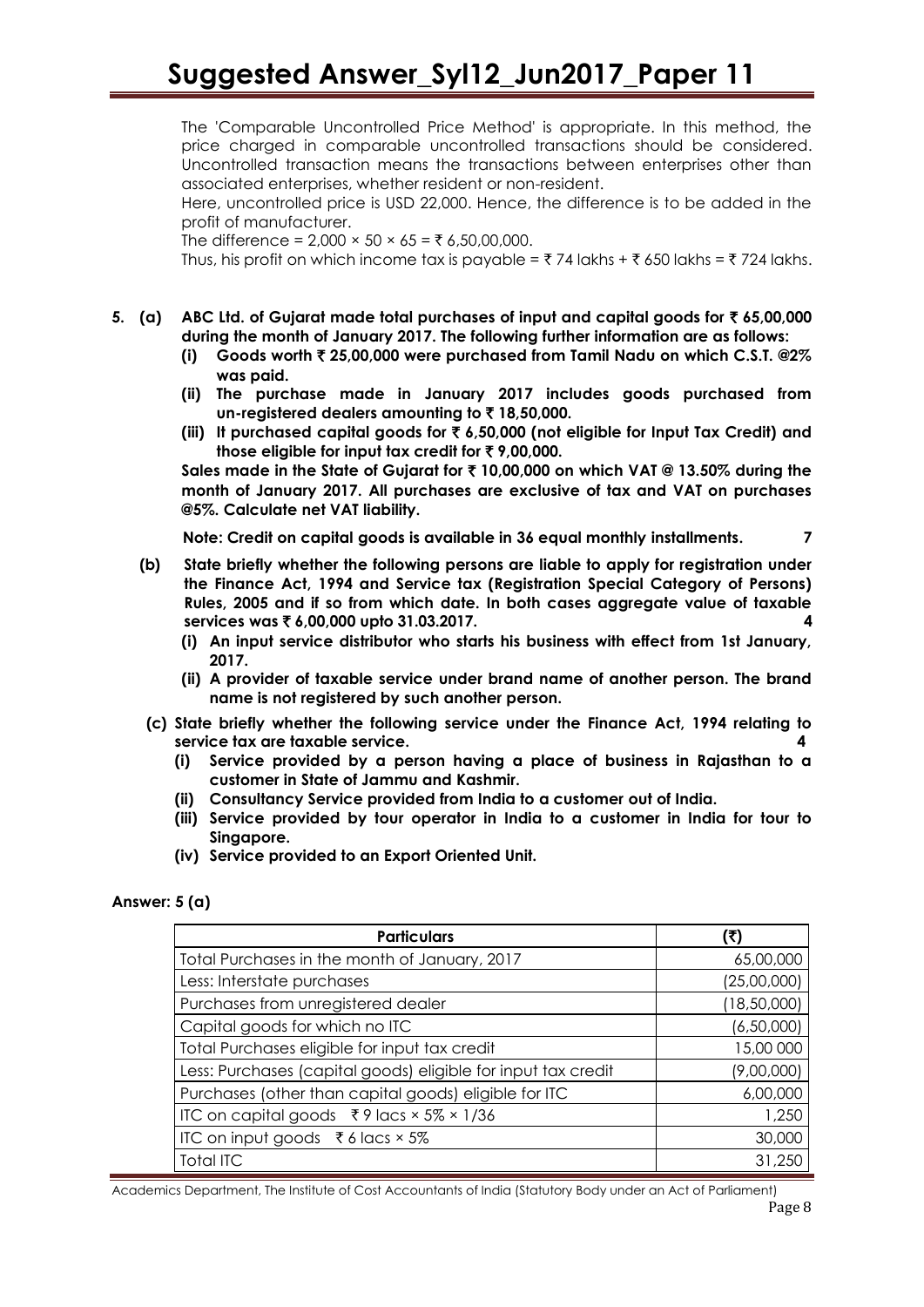|                                         | 1,35,000  |
|-----------------------------------------|-----------|
| Less: Input Tax Credit (ITC) receivable | (31, 250) |
| Net VAT Payable                         | 1,03,750  |

#### **Answer: 5 (b)**

- (i) In case of input service distributors registration is compulsory without any threshold limit. Such person has to obtain the registration within 30 days from the date of commencing the business.
- (ii) A Job worker or a person who renders taxable services under some other brand name, then such person is not eligible to get the exemption limit. Therefore such a job worker is liable for registration within 30 days from the date of under taking such activities.

#### **Answer: 5 (c)**

- (i) These are not taxable services..
- (ii) These services can be considered as export of services, which are exempted from the service tax liability.
- (iii) These are taxable services as both service provider and service receiver are in India.
- (iv) Service provided to export oriented undertaking is liable to service tax.
- **6. (a) Mr. Sridhar is an air travel agent, who discharges his service tax liability at special rates provided under rule 6(7) of the Service Tax Rules, 1994. Compute his service tax liability for the quarter Oct-Dec, 2016 with the help of following particulars furnished by him:**

| <b>Particulars</b>       | <b>Basic fare as</b><br>per rule $6(7)$<br>of Service<br>Tax Rules,<br>1994 (₹) | Other<br>charges and<br>fee $(\bar{\tau})$ | <b>Taxes</b><br>(5) | Total value of<br>tickets $(₹)$ |
|--------------------------|---------------------------------------------------------------------------------|--------------------------------------------|---------------------|---------------------------------|
| <b>Domestic Bookings</b> | 2,48,910                                                                        | 13,980                                     | 6,990               | 2,69,880                        |
| International            | 10,72,110                                                                       | 60,170                                     | 30,085              | 11,62,365                       |
| <b>Bookings</b>          |                                                                                 |                                            |                     |                                 |

**Mr. Sridhar wants to pay service tax at the general rate of 15% (including cess) in respect of bookings done by him during the quarter Jan-Mar, 2017, instead of following rule 6(7). Can he do so? Explain. 5+2=7**

**(b) A service provider provided services and charged service tax in invoices, though he was not registered under service tax. Determine the interest payable by him from the following particulars:**

| Service tax payable | ₹ 1,39,500 |
|---------------------|------------|
| Due date of payment | 06.06.2016 |
| Date of payment     | 06.01.2017 |

**Note: Turnover of services in the preceding financial year was** `**120 lakhs. Service tax of** `**1,39,500 has been collected from clients before 06.06.2016. 4**

**(c) Dealers having turnover below specified limit can pay State VAT under a composition scheme. However, certain dealers are not eligible to pay State VAT under composition scheme, even if their turnover is below specified limits. Which are such dealers? 4**

#### **Answer: 6 (a)**

Computation of service tax liability of Mr. Sridhar for the quarter Oct-Dec 2016

Academics Department, The Institute of Cost Accountants of India (Statutory Body under an Act of Parliament) Page 9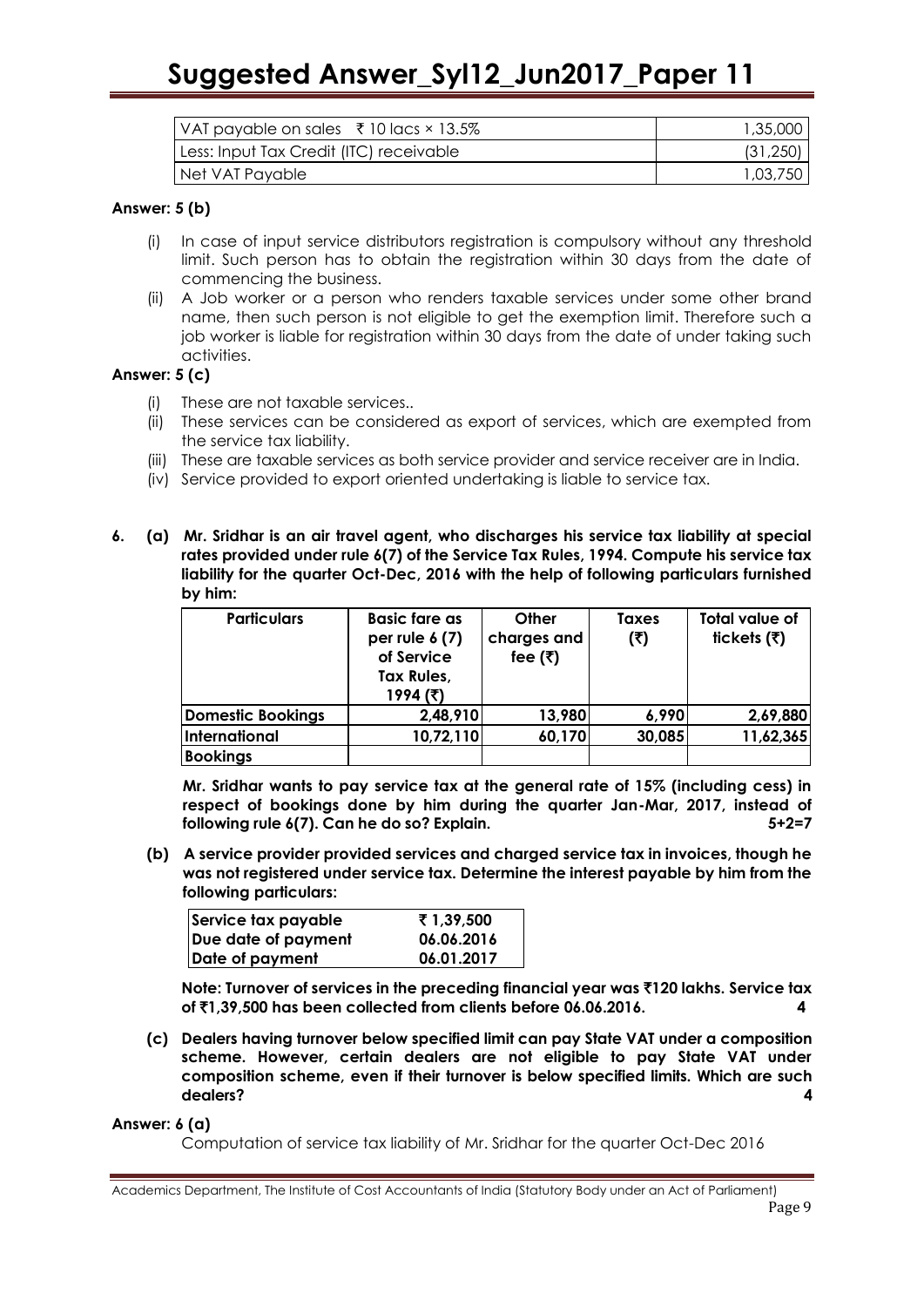| <b>Particulars</b>                                | ₹            |
|---------------------------------------------------|--------------|
| Basic fare in case of domestic bookings           | 2,48,910.00  |
| Service tax @ 0.7% [A] Refer Note 1               | 1,742.37     |
| Basic fare in case of international bookings      | 10,72,110.00 |
| Service tax @ 1.4% [B] Refer Note 1               | 15,009.54    |
| Service tax payable [A] + [B] (rounded off)       | 16,752.00    |
| Add: SBC @ 0.5% (₹ 16,752 × 0.5/14) (rounded off) | 598.00       |
| KKC @ 0.5% (₹ 16,752 × 0.5/14) (rounded off)      | 598.00       |
| Service tax payable (including SBC & KKC)         | 17,948.00    |

Notes:

- 1. Rule 6(7) of Service Tax Rules, 1994 provides an option to an air travel agent to pay service tax at special rates of 0.7% and 1.4% of 'basic fare' in case of domestic and international bookings for air travel respectively.
- 2. Since the given basic fare is in terms of rule 6(7) of Service Tax Rules, 1994, service tax has been computed as a percentage of such basic fare only and other charges, fee and taxes have been ignored.

The option once exercised, applies uniformly in respect of all the bookings for air travel made by the air travel agent and cannot be changed during a financial year under any circumstances. Therefore, Mr. Sridhar cannot pay service tax *@* 15% (including cesses) for the next quarter.

### **Answer: 6 (b)**

Section 75 of Finance Act, 1994 levies simple interest on failure to pay service tax by the prescribed due date for the period by which such crediting of tax or any part thereof is delayed. Section 75 of Finance Act, 1994 read with Notification No. 13/2016 ST dated 01.03.2016 provides that in case of collection of any amount as service tax but failing to pay the amount so collected to the credit of the Central Government on or before the date on which such payment becomes due, the simple interest *@*  24% p.a. is payable. However, in all other cases, 15% simple interest p.a. is payable. Interest payable under section 75 will be computed as under:

#### **Computation of interest payable under section 75**

| <b>Particulars</b>                        | Rate of interest per | Interest $(\bar{z})$    |
|-------------------------------------------|----------------------|-------------------------|
|                                           | annum                |                         |
| Period of delay [07.06.2016 - 06.01.2017] | 24%                  | ₹ 1,39,500 × 24% × 7/12 |
| Interest payable                          |                      | 19,530                  |

Since the turnover of the services in the preceding financial year is more than  $\bar{\tau}$  60 lakh, concession of 3% on applicable rate of interest cannot be availed.

#### **Answer: 6 (c)**

Following dealers cannot opt for composition scheme under Vat:

- Dealers who make inter-state purchases
- Dealers who make inter- state sales
- Dealers who import goods and then sale in India.
- Dealers who make stock transfer of goods to other States
- Dealers who export the goods.
- Dealers who want to charge Vat in their invoices.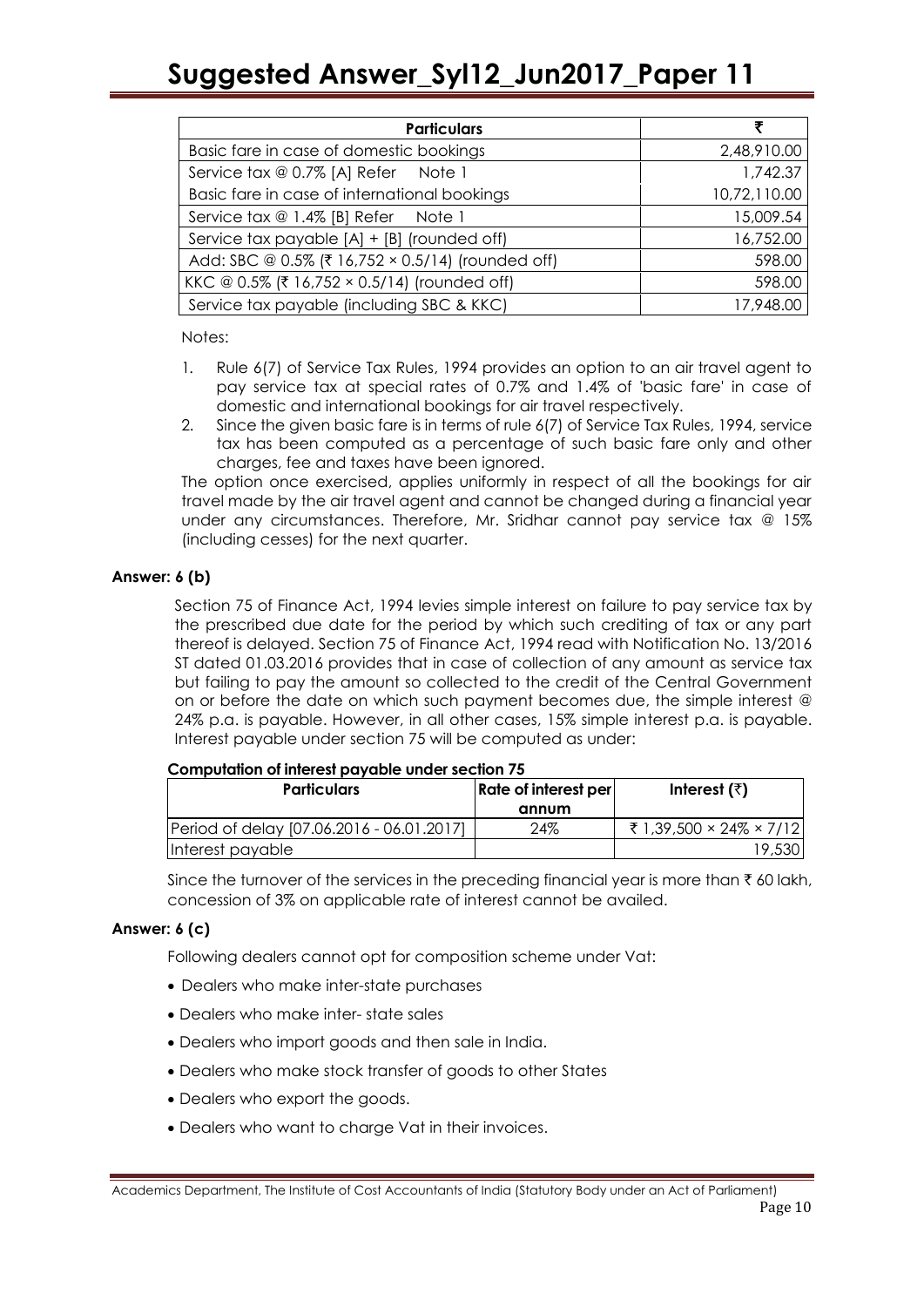- **7. (a) Mr. Vishal has filed his service tax return for the half year ended on 31.03.2016 on 25.04.2016. Later some mistakes were found on 20.08.2016. He wants to know whether he can revise the said return. Advise him suitably,**
	- **(i) where additional service tax is payable consequent to the error discovered**
	- **(ii) where he has paid excess service tax as per the original return, and**
	- **(iii) where he did not claim Cenvat credit of certain input services. 6**
	- **(b) In May, 2015, Mrs. Dixit, a service provider, received a sum of** ` **10 lakhs from a client. He remitted the service tax due on the same, to the credit of the Central Govt. In March, 2016, it was mutually agreed that no services need to be provided and the assessee agreed to refund** `**10 lakhs. He issued a credit note to the client on 31.03.2016. Can the assessee take credit for the excess service tax earlier remitted earlier? 4**
	- **(c) Poorni Wires Ltd. sells a product to the buyers at** ` **363.94 per unit. This price includes excise duty at 12.5%, as also State VAT at 5%. Sales commission of 5% on cost tubes is given to the commission agents who had arranged the sale. Compute the assessable value (AV) of the product under excise law. 5**

#### **Answer: 7 (a)**

There is no provision for submission of revised service tax return after 90 days.

If assessee finds that he has made some mistake resulting in additional payment, he should pay the service tax amount with interest electronically and inform Department suitably.

If he has paid excess amount by mistake, he is required to file refund claim. He cannot adjust excess payment on his own, except in cases where it has been specifically permitted.

If he has not taken Cenvat credit of certain inputs, input services or capital goods, he can avail it in subsequent period, but Cenvat credit can be availed only within one year from date of invoice. This Cenvat credit will be reflected in his return for that subsequent period, as in normal course.

#### **Answer: 7 (b)**

Where an assessee has received any payment against a service to be provided which is not so provided by him either wholly or partially for any reason, the assessee may take the credit of such excess service tax paid by him, if the assessee has refunded the payment or part thereof, so received for the service not provided to the person from whom it was received.

In this case, the assessee has issued credit note to the client, which is constructive refund. Hence he can take credit for the service tax earlier, remitted by him and adjust the same against the liability arising in the current period. This is provided in rule 6(3) of Service Tax Rules.

#### **Answer: 7 (c)**

| Let the AV be Excise duty               |                | 100x     |
|-----------------------------------------|----------------|----------|
| Excise Duty                             |                |          |
| (including educations cess and SAH cess |                | 12.50x   |
| Add VAT at 5% on 112.5x                 |                | 5.625x   |
| Selling price                           |                | 118.125x |
| Above is given as $\bar{\tau}$          | 363.94         |          |
|                                         | 363.94/118.125 |          |

Academics Department, The Institute of Cost Accountants of India (Statutory Body under an Act of Parliament)